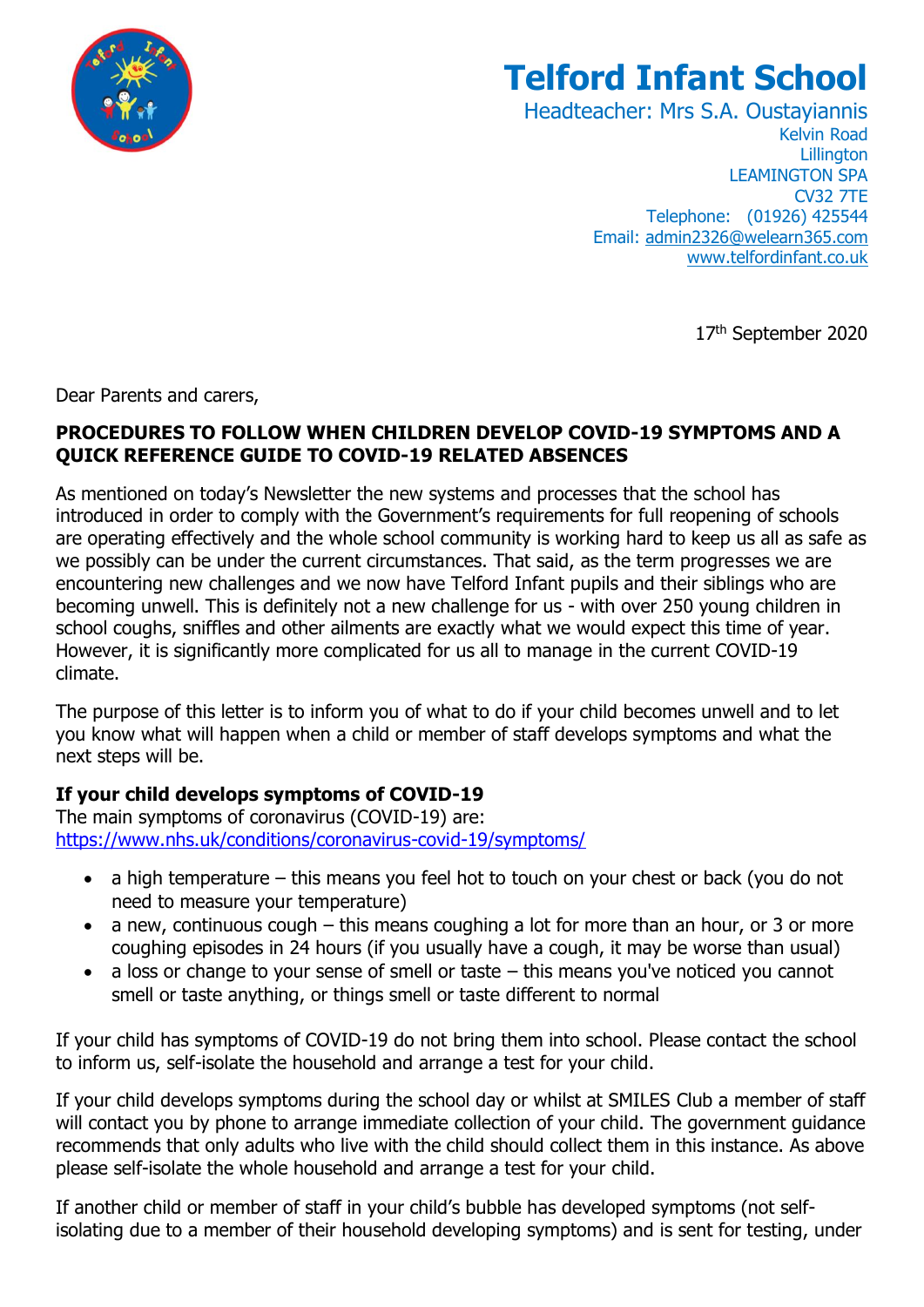the guidance we have received from the Local Authority, from next week onwards you will receive an email from school asking you to remain vigilant by watching out for symptoms in your own child. **Please be aware that that a number of children will be sent for COVID-19 testing in the coming weeks and months as it can be very difficult to distinguish between usual childhood illnesses and COVID-19 and the medical advice if in doubt seems to be get a test.** Please be aware that this email will be for information only and we cannot divulge personal information about another pupil or member of staff. The child or member of staff will only be permitted to return to school before their self-isolation ends if they have a negative test result. You will only hear from the school again should we receive notification of a positive result, further details later in this letter.

If your child has an illness that does not include a COVID-19 symptom and is not well enough to attend school please phone the school office as soon as possible on their first day of absence and provide us with full details of their symptoms for our records.

# **How to inform school of COVID-19 test results**

As soon as you receive your child's test result please inform school immediately in the following ways:

- Negative test result: Phone or email the school your child can return to school as soon as they are well enough to do so.
- Positive test result: 8am to 4pm on school days (school office hours) **phone** school. 4pm to 8am and during weekends and holidays - **email** school with the subject heading URGENT POSITIVE COVID TEST RESULT. Please include your child's full name, class and date of birth and a phone number for a member of staff to contact you on.

**What happens if a child or member of staff receives a positive COVID-19 test result** Should the child's or member of staff's test be positive we will work with Public Health England and the Local Authority to identify which children and members of staff will need to self isolate for 14 days. If your child needs to self isolate we will contact you again to inform you of the next steps. This will be via an urgent text message (only used for this purpose) which will ask you to check your eSchools account for a letter detailing further information. If this is during the school day you will be required to collect your child as a matter of urgency. The government guidance recommends that only adults that live with the child should collect them in this instance. We are

currently finalising our remote learning plan (in the event of bubble closure) and will share this with parents shortly.

It is very important that we have correct details for you so please inform the office as soon as possible of any changes to phones numbers etc. Please take this opportunity to check that you can access your eSchools account.

| What to do if       | <b>Action Needed</b>                 | Return to school when      |
|---------------------|--------------------------------------|----------------------------|
| my child has Covid- | *Do not come to school.              | the test comes back        |
| 19 symptoms.        | *Contact school to inform us.        | negative or a period of 10 |
|                     | *Self-isolate the whole household.   | days has passed since the  |
|                     | *Get a test.                         | symptoms started, and the  |
|                     | *Inform the school immediately about | child feels well.          |
|                     | the test result.                     |                            |

### **Quick Reference Guide to COVID-19 related absences from school**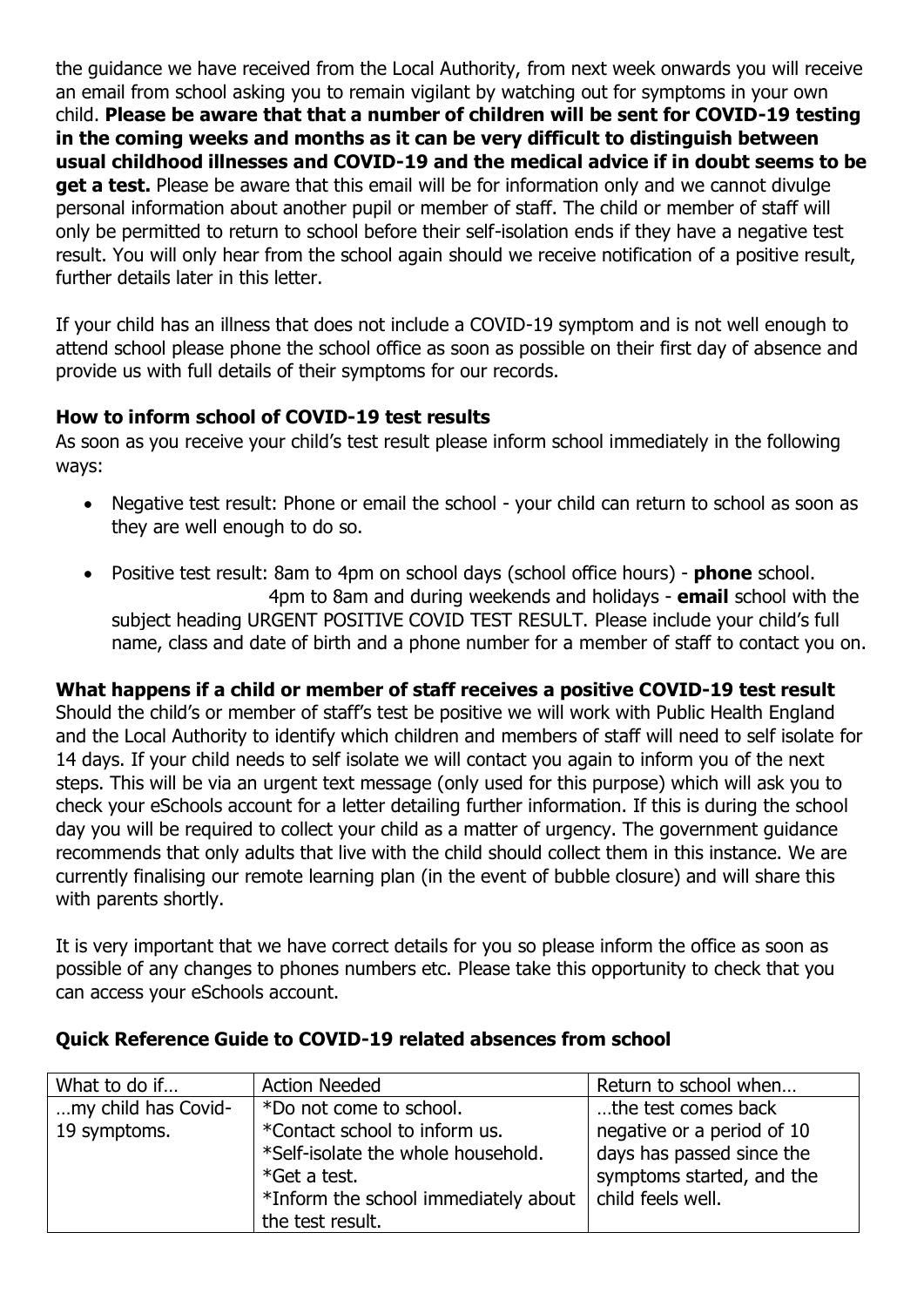| my child tests                                 | *Do not come to school.                                       | 10 days have passed since        |
|------------------------------------------------|---------------------------------------------------------------|----------------------------------|
| positive for COVID-19.                         | *Contact school to inform us.                                 | symptoms began, even if they     |
|                                                | * Agree an earliest date for possible                         | still have a cough or loss of    |
|                                                | return (minimum of 10 days).                                  | taste/smell (these symptoms      |
|                                                | *Self-isolate the whole household as                          | can last for several weeks)      |
|                                                | per the government guidance.                                  | <b>AND</b> the child feels well. |
| my child tests                                 | *Contact school to inform us.                                 | the test comes back              |
| negative for COVID-                            | *Discuss when your child can come                             | negative.                        |
| 19.                                            | back (same day/next day).                                     |                                  |
| my child is poorly                             | *Do not come to school.                                       | when they feel well enough       |
| with symptoms not                              | *Contact school to inform us with full                        | to return and any infection      |
| currently linked to                            | details of their symptoms.                                    | control timings have been        |
| Covid-19 eg. sickness                          |                                                               | observed eg. after 48 hours      |
| and diarrhoea.                                 |                                                               | following the last bout of       |
|                                                |                                                               | sickness or diarrhoea.           |
| someone in my                                  | *Do not come to school.                                       | the test comes back              |
| household has Covid-                           | *Contact school to inform us.                                 | negative.                        |
| 19 symptoms.                                   | *Self-isolate the whole household.                            |                                  |
|                                                | *Household member to get a test.                              |                                  |
|                                                | *Inform school immediately about test                         |                                  |
|                                                | result.                                                       |                                  |
| someone in my                                  | *Do not come to school.                                       | the child has completed 14       |
| household tests                                | *Contact school to inform us.                                 | days of isolation.               |
| positive for Covid-19.                         | *Agree an earliest date for possible                          |                                  |
|                                                | return (minimum of 14 days).                                  |                                  |
|                                                | *Self-isolate the whole household.                            |                                  |
| NHS test and trace                             | *Do not come to school.                                       | the child has completed 14       |
| has identified my child                        | *Contact school to inform us.                                 | days of isolation.               |
| as a close contact of                          | *Agree an earliest date for possible                          |                                  |
| somebody with                                  | return (minimum of 14 days).                                  |                                  |
| symptoms or                                    |                                                               |                                  |
| confirmed Covid-19.                            | *The household member must self-                              |                                  |
| NHS test and trace<br>has identified a         |                                                               | child can continue to attend     |
| household member                               | isolate for 14 days.<br>*Child can continue to attend school. | school.                          |
|                                                |                                                               |                                  |
| (other than my child)<br>as a close contact of |                                                               |                                  |
|                                                |                                                               |                                  |
| somebody with<br>symptoms or                   |                                                               |                                  |
| confirmed Covid-19.                            |                                                               |                                  |
| a sibling attending                            | *Sibling must self-isolate for 14 days.                       | child can continue to attend     |
| another school has                             | *Telford Infant child(ren) can                                | school.                          |
| been sent home to                              | continue to attend.                                           |                                  |
| self-isolate due to their                      |                                                               |                                  |
| being a positive case                          |                                                               |                                  |
| in their school.                               |                                                               |                                  |
| my child has                                   | *If returning from a destination where                        | the quarantine period of 14      |
| travelled abroad from                          | quarantine is needed - minimum of 14                          | days has been completed.         |
| a country or territory                         | days self-isolation for all those who                         |                                  |
| that is NOT on the                             | travelled.                                                    |                                  |
| exempt list of                                 | *Contact school to inform us you are                          |                                  |
|                                                |                                                               |                                  |